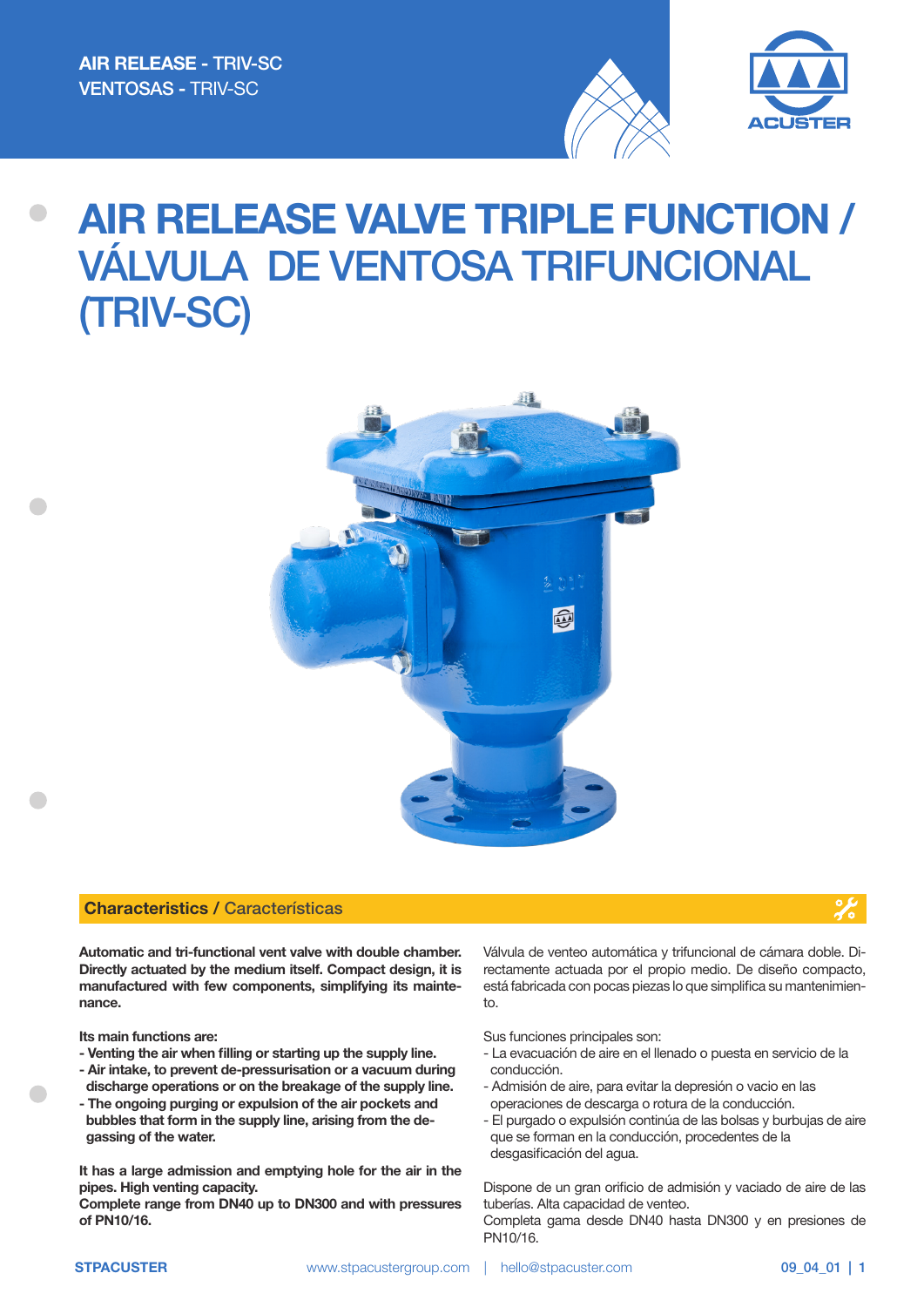



## Applications / Aplicaciones

### Pipes / Tuberías

Used on all types of metal and plastic pipes adapted to be mounted between flanges. Suitable for supply pipes for water with highest demands in terms of aerations.

Se aplica sobre todo tipo de tuberías metálicas y plásticas adaptadas para su montaje mediante collarín o derivación a brida. Aptas para instalaciones de transporte de aguas con altas exigencias de aireación.

## Range of application / Rango de aplicación Flanged couplings from DN40 to DN300

Acoplamientos embridados de DN40 a DN300.

## Working pressures / Presiones de trabajo For water from PN10 to PN16.

Para agua de PN10 a PN16.

#### Material specifications / Especificaciones de materiales

 $\odot$ 



External and internal coating: Polyamide epoxy coating min. 250 μ. Colour blue RAL 5015. Water fit for human consumption (WRAS).

Recubrimiento externo e interno: Pintura epoxy poliamida con un espesor mínimo de 250μ. Color azul RAL 5015. Apto para agua de consumo humano (WRAS).

Design according to EN 1074-4:2000 Diseño según EN 1074-4: 2000

Flange according to EN 1092-2: 1997 Brida según EN 1092-2: 1997

Testing according to EN 12266-1: 2012 Pruebas según EN 12266-1: 2012

Working pressure: 16 kg/cm<sup>3</sup> Presión de trabajo: 16 kg/cm3

Shell test pressure: 25 kg/cm<sup>3</sup> Presión de prueba de Shell: 25 kg/cm3

Seat test pressure: 18 kg/cm<sup>3</sup> Presión de prueba del asiento: 18 kg/cm3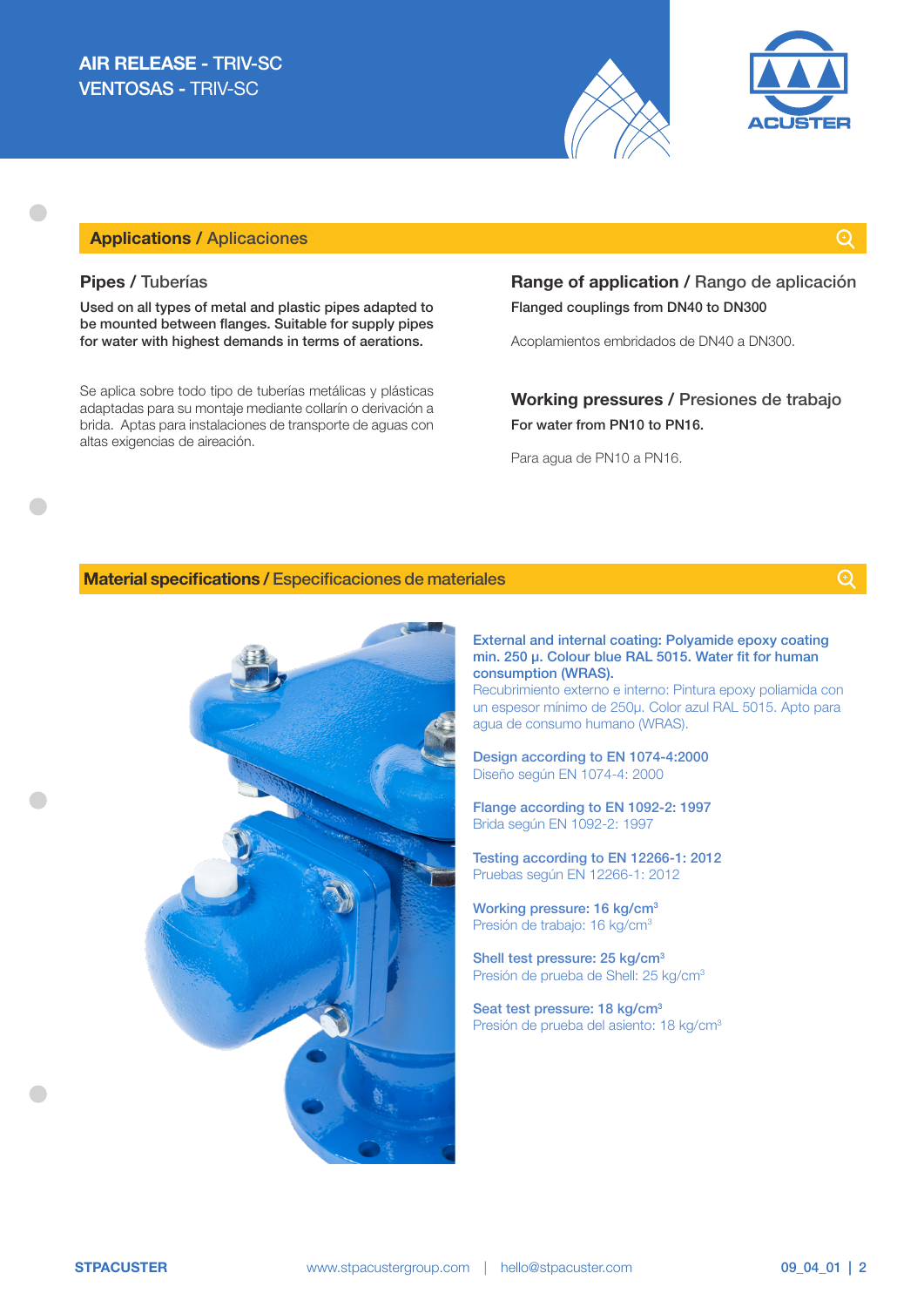$\bullet$ 

 $\bullet$ 

 $\qquad \qquad \bullet$ 

 $\bullet$ 





| <b>22No.</b>   | <b>PART NAME</b>                     | <b>MATERIAL</b>                        | <b>STANDARDS</b>           |  |  |
|----------------|--------------------------------------|----------------------------------------|----------------------------|--|--|
| 1              | Body / Cuerpo                        | Ductile Iron / Fundición dúctil        | EN1563-GJS-450 / BS2789    |  |  |
| $\overline{2}$ | Float guide / Guia del flotador      | ABS / ABS                              |                            |  |  |
| 3              | Float / Flotador                     | ABS / ABS                              |                            |  |  |
| $\overline{4}$ | <b>Support / Soporte</b>             | ABS / ABS                              |                            |  |  |
| 5              | Seat Ring / Anillo del asiento       | <b>EPDM / EPDM</b>                     | EN681-1 / BS2494           |  |  |
| 6              | Seat Support / Soporte del asiento   | ABS / ABS                              |                            |  |  |
| $\overline{7}$ | Cover / Cubierta                     | Ductile Iron / Fundición dúctil        | EN1563-GJS-450 / BS2789    |  |  |
| 8              | Washer / Arandela                    | <b>Carbon Steel / Acero al carbono</b> | <b>EN ISO7089 / BS4320</b> |  |  |
| 9              | Nut / Tuerca                         | Carbon Steel / Acero al carbono        | EN ISO4032 / BS3692        |  |  |
| 10             | Hexagon Bolt / Tornillo hexagonal    | <b>Carbon Steel / Acero al carbono</b> | EN ISO4017 / BS3692        |  |  |
| 11             | Cowl / Capuchón                      | Ductile Iron / Fundición dúctil        | EN1563-GJS-450 / BS2789    |  |  |
| 12             | <b>O-Ring / Anillo tórico</b>        | <b>EPDM / EPDM</b>                     | EN681-1 / BS2494           |  |  |
| 13             | Side Body / Cuerpo lateral           | Ductile Iron / Fundición dúctil        | EN1563-GJS-450 / BS2789    |  |  |
| 14             | Cap / Tapa                           | Nylon-Brass / Nylon-Latón              |                            |  |  |
| 15             | Gasker / Junta                       | <b>EPDM / EPDM</b>                     | EN681-1 / BS2494           |  |  |
| 16             | <b>Braket / Soporte</b>              | Nylon / Nylon                          |                            |  |  |
| 17             | Adjusting Screw / Tornillo de ajuste | Stainless Steel / Acero inoxidable     | EN ISO15481 / BS4174       |  |  |
| 18             | <b>Seat / Asiento</b>                | <b>EPDM / EPDM</b>                     | EN681-1 / BS2494           |  |  |
| 19             | Hinge Pin / Pasador bisagra          | Stainless Steel / Acero inoxidable     | EN ISO1234 / BS1574        |  |  |
| 20             | Side Float / Flotador lateral        | ABS / ABS                              |                            |  |  |
| 21             | Hexagon Bolt / Tornillo hexagonal    | Carbon Steel / Acero al carbono        | EN ISO4017 / BS3692        |  |  |
| 22             | Washer / Arandela                    | <b>Carbon Steel / Acero al carbono</b> | <b>EN ISO7089 / BS4320</b> |  |  |

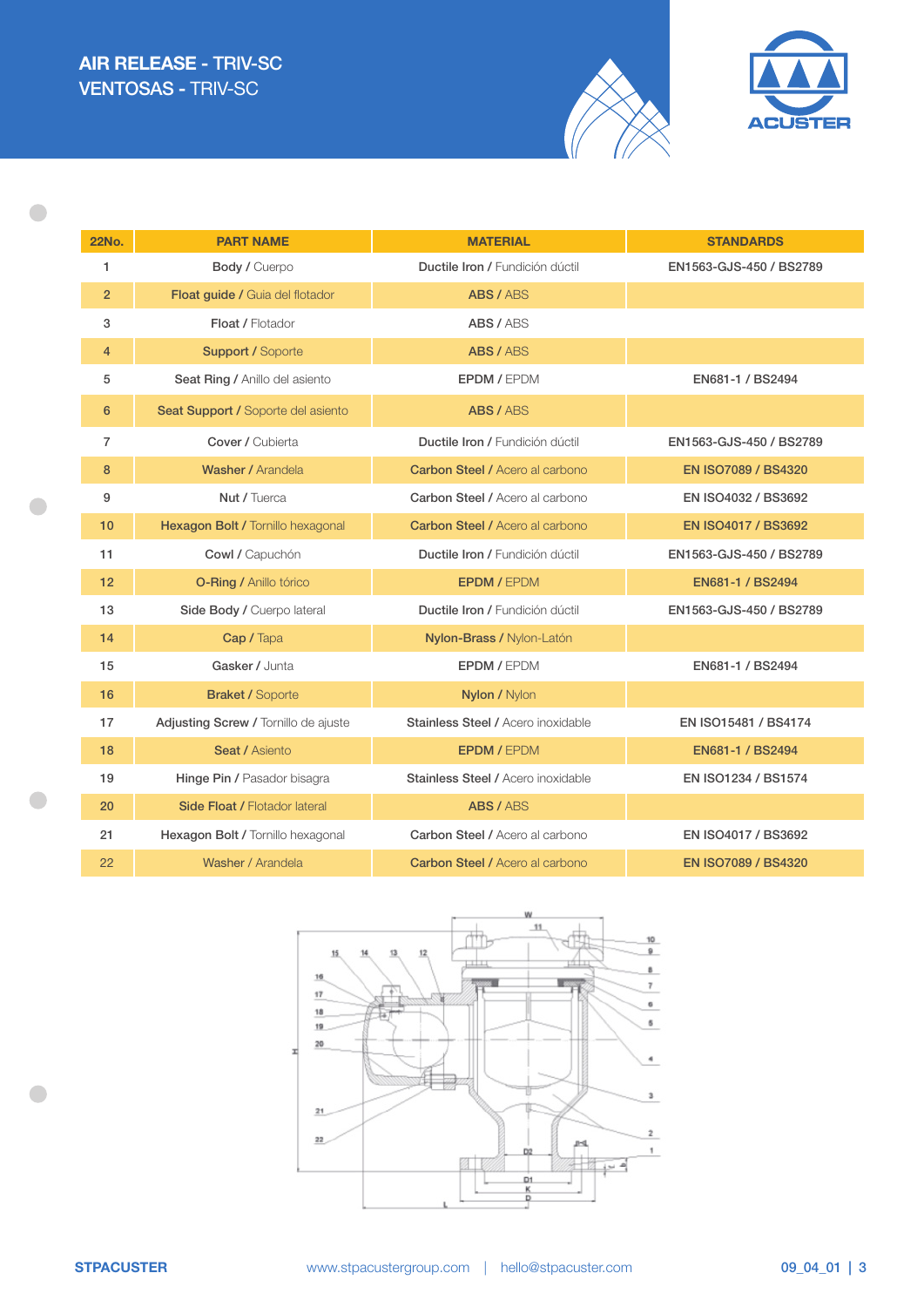

 $\frac{1}{26}$ 

## Dimensions / Dimensiones

 $\begin{array}{c} \bullet \\ \bullet \end{array}$ 

 $\bullet$ 

 $\bullet$ 

 $\bullet$ 

| <b>DN</b> | L   | н   | D   | $\mathsf K$ | D <sub>1</sub> | D <sub>2</sub> | $n-d$     | $\mathbf b$ |                | W   | Peso (kg) |
|-----------|-----|-----|-----|-------------|----------------|----------------|-----------|-------------|----------------|-----|-----------|
| 40        | 232 | 329 | 150 | 110         | 84             | 40             | $4 - 19$  | 19          | 3              | 206 | 20        |
| 50        | 232 | 329 | 165 | 125         | 99             | 50             | $4 - 19$  | 19          | 3              | 206 | 20        |
| 40-65     | 232 | 329 | 185 | 110-145     | 118            | 50             | $4 - 19$  | 19          | 3              | 206 | 21.5      |
| 65        | 232 | 329 | 185 | 145         | 118            | 65             | $4 - 19$  | 19          | 3              | 206 | 21.5      |
| 80        | 232 | 329 | 200 | 160         | 132            | 80             | $8 - 19$  | 19          | 3              | 206 | 22        |
| 100       | 238 | 413 | 220 | 180         | 156            | 100            | $8 - 19$  | 19          | 3              | 280 | 32.2      |
| 150       | 238 | 413 | 285 | 240         | 211            | 150            | $8 - 23$  | 19          | 3              | 280 | 34.2      |
| 200       | 238 | 413 | 340 | 295         | 266            | 150            | $12 - 23$ | 20          | 3              | 280 | 36        |
| 250       | 238 | 413 | 405 | 355         | 319            | 150            | $12 - 28$ | 22          | 3              | 280 | 43.9      |
| 300       | 238 | 413 | 460 | 410         | 370            | 150            | $12 - 28$ | 24.5        | $\overline{4}$ | 280 | 52.9      |